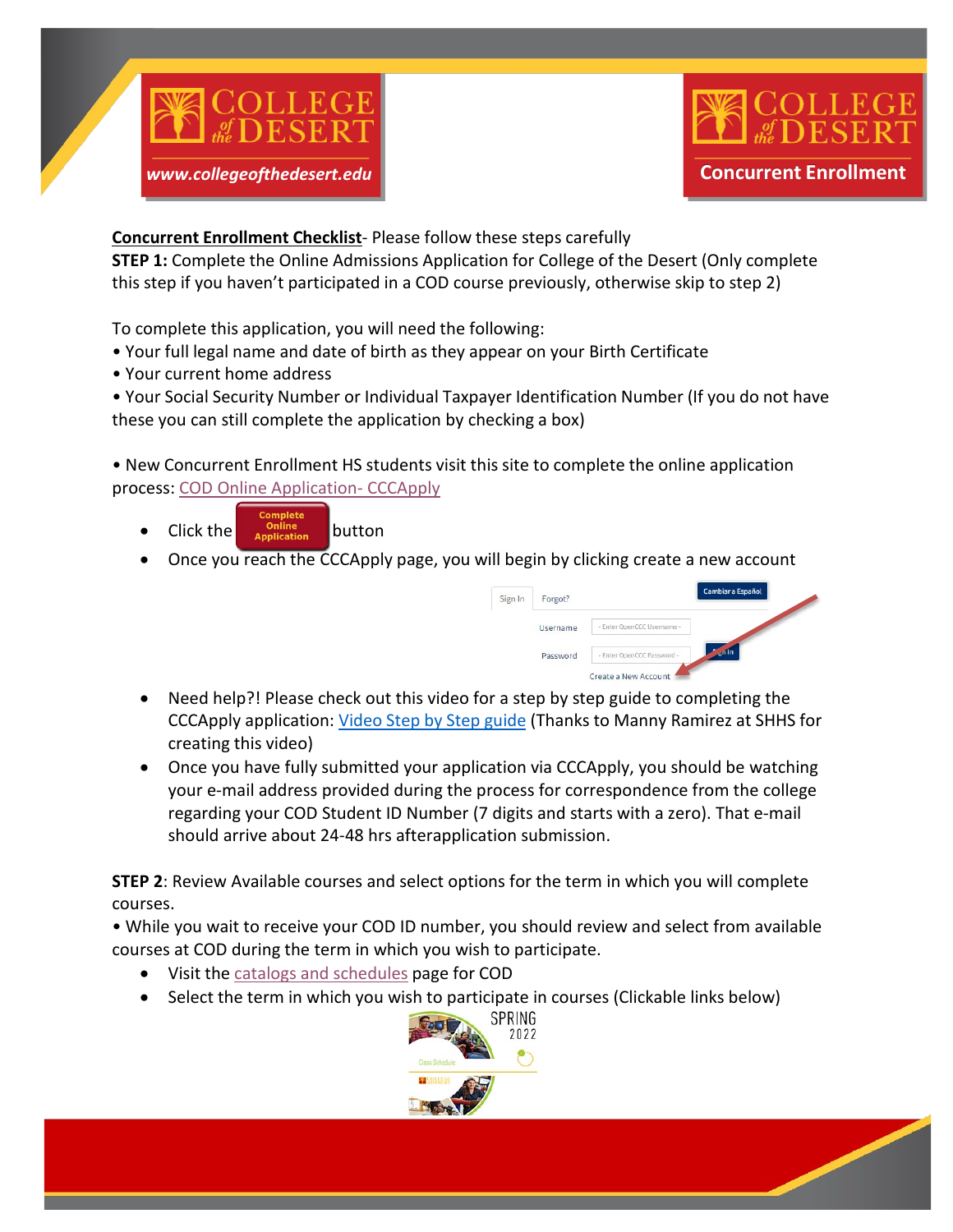



**STEP 2 (Cont.)**: Review available courses, make final selections

• Review the printed PDF catalog of courses, make sure you pay close attention to the location of the courses, times of the courses when selecting the appropriate sections (Click links below to the PDF course schedule by term)



• You can also check courses in real time for availability of seats, waitlist status, etc. To check courses via the live schedule in WebAdvisor, click the button below, **click students, then click search for sections:**



- Example (English Composition, ENG-001A, Section: 1108, Full Online, E. Graham, 4.00)
- You will need this information when completing the Concurrent Enrollment Authorization Application in the next step.

| <b>Term</b> | <b>Status</b> | <b>Section</b><br><b>Name and</b><br>Title            | Location | <b>Meeting Information</b>                                                                                                                                                                     | <b>Faculty</b> | <b>Available/Capacity/Waitlist</b> | <b>Credits</b> |
|-------------|---------------|-------------------------------------------------------|----------|------------------------------------------------------------------------------------------------------------------------------------------------------------------------------------------------|----------------|------------------------------------|----------------|
| $20$ /FA    | Open          | <b>ENG-001A-</b><br>1108 (1108)<br><b>COMPOSITION</b> | Online   | 1. 08/31/20 12/18/20<br>Comments: 4.5 WEEKLY HOURS Note:<br>Students must access this fully online<br>class atwww.collegeofthedesert.edu/ on<br>or before August 31st, to begin the<br>course. | E. Graham      | 29/29/0                            | 4.00           |

**STEP 3: P**repare information for the Concurrent Enrollment Authorization Application online When completing this online form, you will need the following:

- All your personal information including e-mail address (preferably your myCOD e-mail)
- Parent's e-mail address
- Counselor's name and e-mail address
- Principal's name and e-mail address (check with your school for the administrator assigned to give authorization for concurrent enrollment)
- Information from above for selected courses
- Your COD Student ID # (Should have been e-mailed to you, ensure you have this before proceeding- 7 digits and starts with a zero)